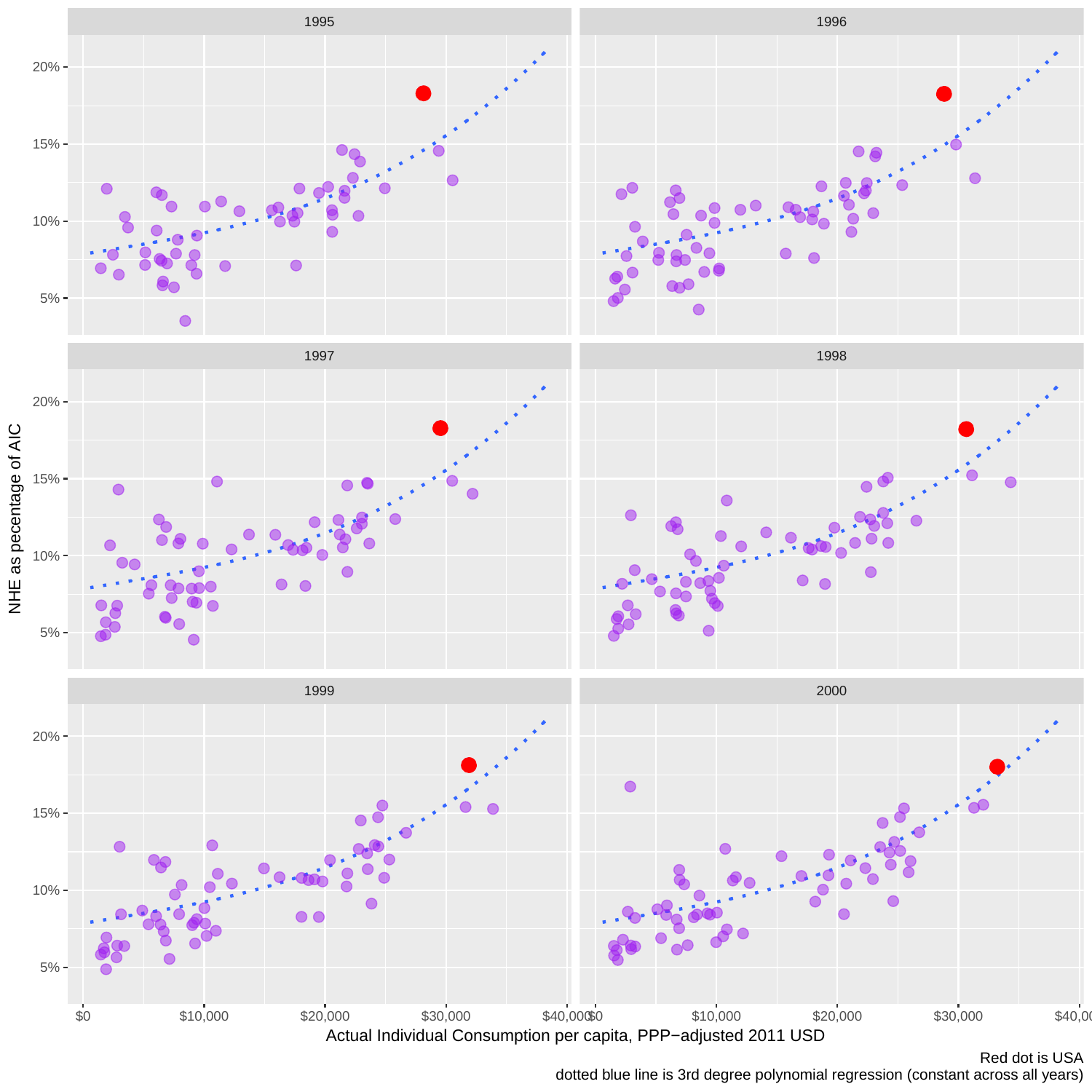









Actual Individual Consumption per capita, PPP−adjusted 2011 USD

Red dot is USA dotted blue line is 3rd degree polynomial regression (constant across all years)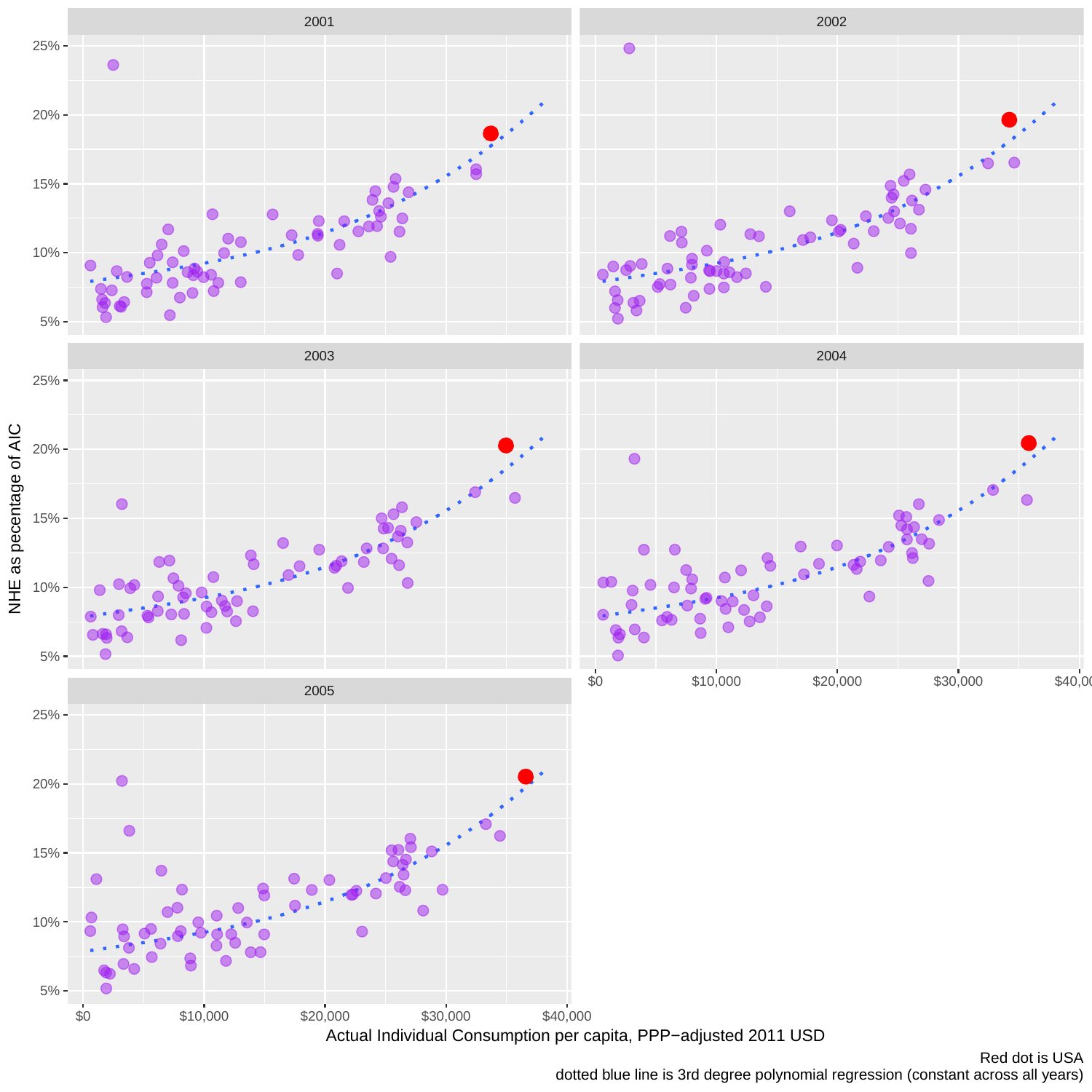